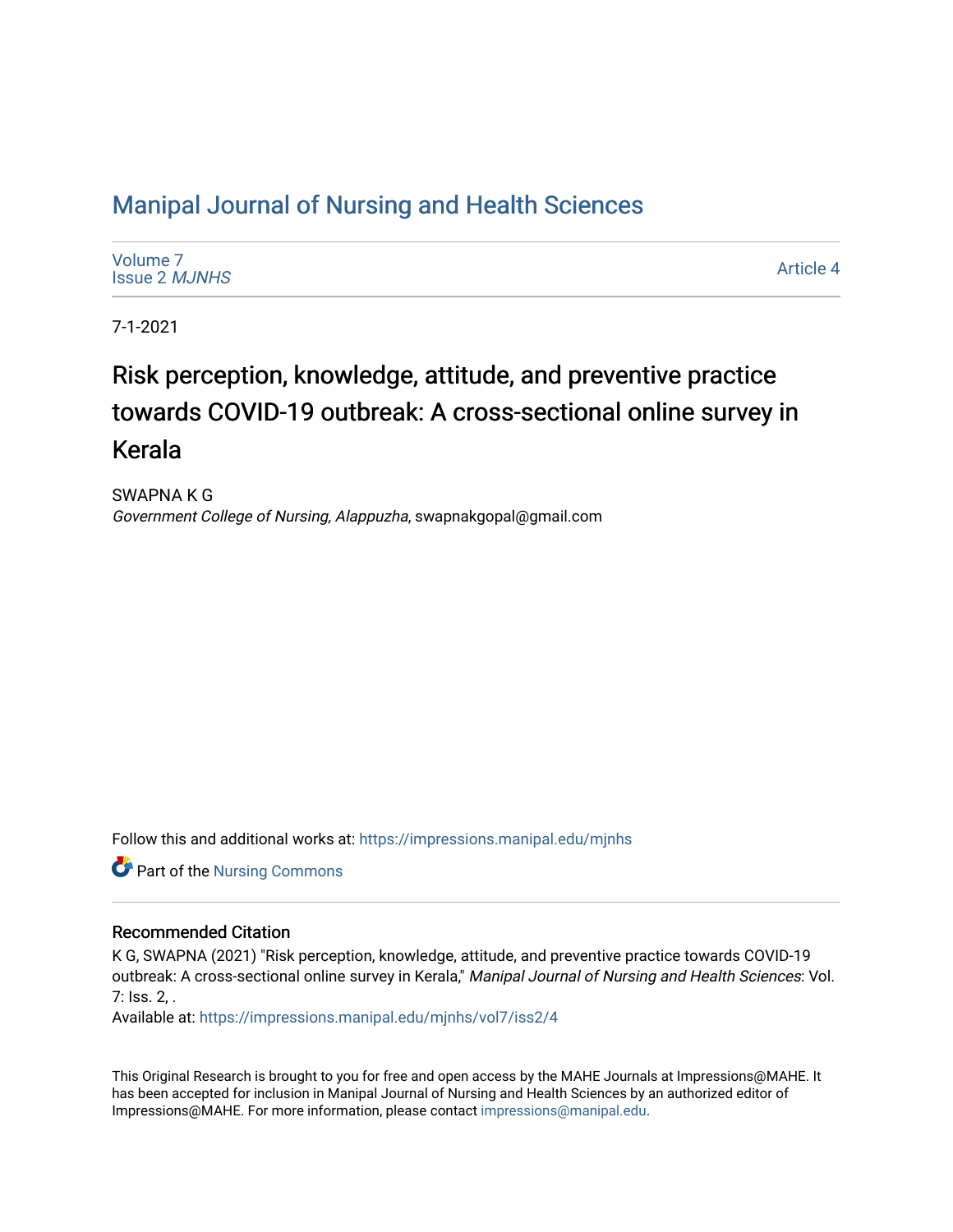## Original Article

# **Risk perception, knowledge, attitude, and preventive practice towards COVID-19 outbreak: A cross-sectional online survey in Kerala**

**Swapna K G\*, Sindhu L**

Email: swapnakgopal@gmail.com

## **Abstract**

**Introduction:** The COVID-19 pandemic affects people of all ages; healthy and unhealthy. The only measure for prevention of the spread of infection is SMS (social distance, mask, and sanitation) in the absence of an effective drug or vaccine. The lockdown had affected people's mobility and livelihood. **Objectives:** This study assessed the risk perception, knowledge, attitude, and preventive practice of people of Kerala towards the COVID-19 outbreak and the association between the risk perception, knowledge, attitude and preventive practices and sociodemographic variables and the factors associated with risk perception. **Methods:** An online survey using Google Forms was conducted during the month of July 2020 among 451 persons from all the 14 districts of Kerala. **Results:** The majority of the study participants (60%) perceived their risk as low. Most of the participants (69.4%) had a very high level of knowledge with an overall correct rate of 86% regarding symptoms, risk factors, mode of spread, and treatment of COVID-19. The mean (SD) of knowledge, attitude, and preventive practice were 12.6 (1.8), 4.6 (1.2), and 9.3 (1.1) respectively. Most of the participants (94.9%) expressed a negative attitude about control of the outbreak and (93.1%) had good preventive practices. The risk perception was significantly associated with preventive practice  $(p < .05)$ . Ordinal logistic regression analysis revealed that risk perception was significantly associated with living in a hotspot or containment zone, having comorbidities, occupation in government/semi-government/central government institutions, and source of income as salary. **Conclusion:** There is a need for effective health education programs aimed at enhancing positive attitude and adherence to strict practices of SMS (social distance, mask, and sanitation) and updated knowledge of COVID-19 are needed to contain the pandemic at the local level.

*Keywords:* COVID-19 pandemic, knowledge, risk perception, survey

#### **Introduction**

COVID-19 outbreak is a viral respiratory disease caused by a new coronavirus; SARS-CoV-2 reported from China in December 2019 (Dousari, 2020). It was declared as a Public Health Emergency of International Concern (PHEIC) by World Health Organization (WHO) on 30 December 2019 according to the recommendation of the International Health Regulations (IHR) Emergency

#### **Swapna K G1 , Sindhu L2**

- *<sup>1</sup> Assistant Professor, Department of Child Health Nursing, Government College of Nursing, Alappuzha, Kerala, India.*
- *<sup>2</sup> Assistant Professor, Department of Medical Surgical Nursing, Government College of Nursing, Alappuzha, Kerala, India.*

Manuscript received: 16 February 2021 Revision accepted: 20 May 2021

\*Corresponding Author

Committee and later on as a pandemic on 11 March 2020 (WHO, 2020).

Anybody can get infected with COVID-19 irrespective of age and health. Many recover without hospitalization, however, few develop serious and critical illnesses. Age above 60 years and having other comorbidities like high blood pressure, diabetes, heart and lung diseases, obesity, cancer are additional risk factors for developing serious illnesses (CDC, 2020). It spreads by direct person-to-person close contact within 6 feet, or through respiratory droplets and less commonly by airborne route within a closed environment and through contaminated surfaces. It can be prevented effectively by adopting simple preventive measures of wearing a mask, maintaining physical distance of a minimum of 6 feet, regular hand hygiene using soap and water or hand

**How to cite this article:** Swapna, K. G., & Sindhu, L. (2021). Risk perception, knowledge, attitude, and preventive practice towards COVID-19 outbreak: A cross-sectional online survey in Kerala. *Manipal Journal of Nursing and Health Sciences*, *7* (2). 15-26.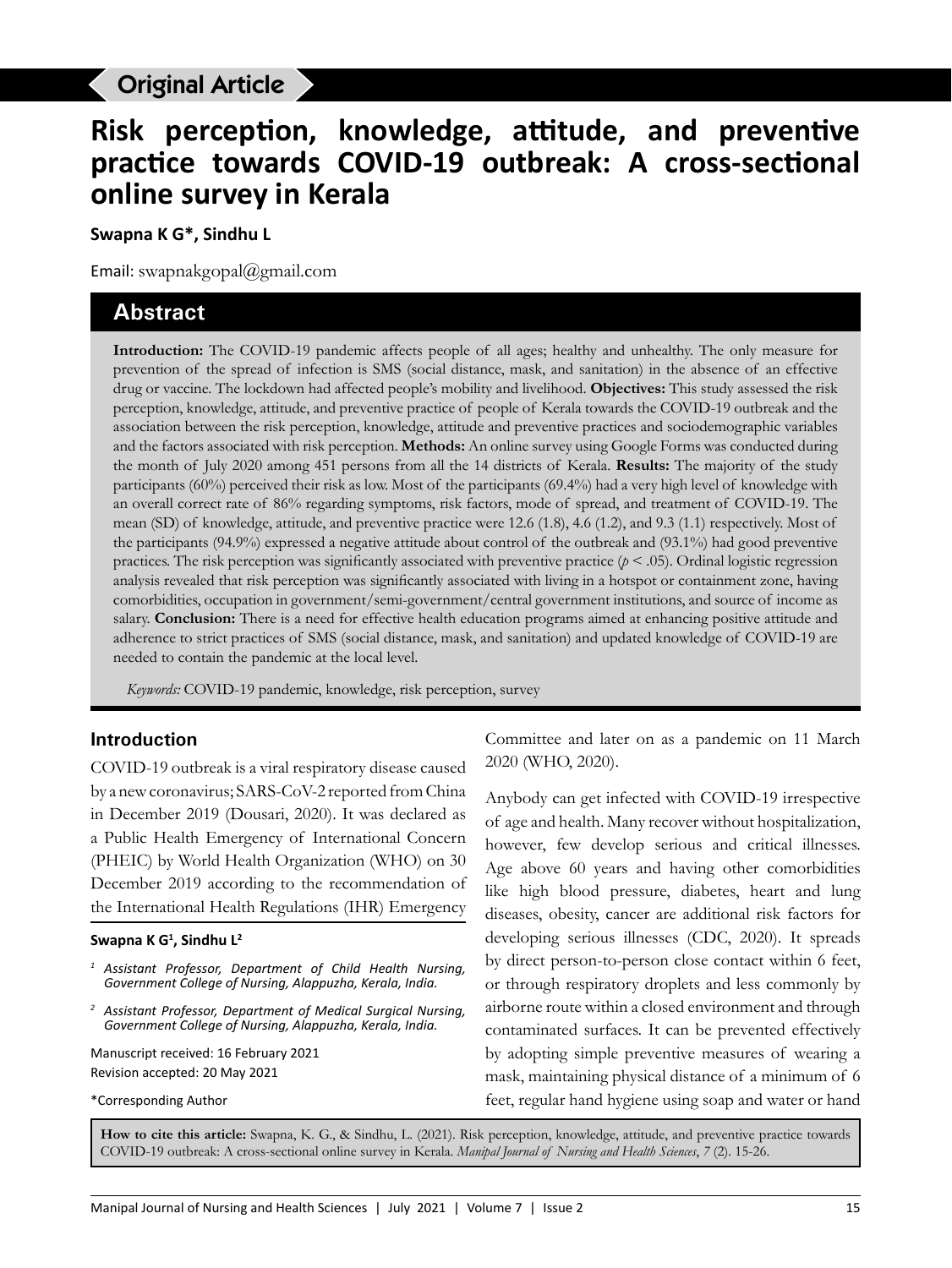sanitizer, avoiding crowded places and close physical contact, touching of eyes, ears, nose, and mouth with unwashed hands, keeping rooms well ventilated, and maintaining cough hygiene. Frequent cleaning and disinfecting of surfaces and monitoring of symptoms like fever, cough, breathlessness, diarrhoea, headache, and anosmia will help health maintenance (CDC, 2020).

Studies from China had shown that the lockdown measures in Wuhan city were effective in containing the epidemic. WHO suggested that lockdown can slow down the transmission of COVID-19 by limiting movement and contact between people. Reports from France had shown that lockdown was effective in reducing the basic reproduction number of viruses from over three to less than one (Di Domenico, 2020).

The first case of COVID-19 in India was reported in Kerala on 30 January 2020, was a student who returned from Wuhan, China. Since March 2020, the Government of India initiated preventive measures in the form of prohibiting mass gathering, restricting international transport by closing land check posts which were appreciated by WHO as 'tough and timely' and issued various guidelines on the use of the mask, home quarantine, and social distancing. India had started the world's largest national lockdown on 25 March 2020 and extended it up to 31 May 2020, in different phases (Rai, Shukla, & Dwivedi, 2020).

On 14 March 2020, there were 22 reported cases and many persons were under surveillance. COVID-19 was declared as a notifiable disease by the Government of Kerala. The WHO had praised the Government of Kerala when it successfully achieved a recovery rate of 51.7% within five months. The measures that helped in this commendable success were active surveillance, monitoring, developing and strengthening frontline health workers, effective risk communication and good community engagement, and managing psychosocial issues of a vulnerable population. The experience gained through health system preparedness and outbreak response during floods in 2018 and the Nipah outbreak in 2019 helped in planning, resource mobilization, and collaboration with major stakeholders. When the lockdown ended on 31 May 2020, there were 61 new cases and 624 confirmed

cases of COVID-19 in Kerala (DHS.Kerala, 2020) As the number of cases was increasing gradually, the investigators attempted to assess the risk perception, knowledge, attitude, and preventive practice of people residing in Kerala towards COVID-19 outbreak during the immediate post-lockdown period and their association with sociodemographic variables and the factors associated with risk perception.

## **Objectives**

In the present study, the objectives were to assess the risk perception, knowledge, attitude, and preventive practice of people of Kerala towards the COVID-19 outbreak. The study also intended to find the association between risk perception, knowledge, attitude and preventive practice and sociodemographic variables and the factors associated with risk perception.

## **Materials and Methods**

## *Study design and sample*

This cross-sectional online survey was conducted during July 2020. The practical difficulties of conducting an extensive state-level household survey during a fastmoving infectious disease outbreak makes rapid online surveys more helpful. The data were collected on a selfreported questionnaire using Google Forms. As the people of Kerala are highly literate and internet usage is common, the link to the Google Forms was given to the respondents via WhatsApp groups.

The sampling method followed in this online survey was convenience sampling using the snowball method and the link to the Google Form survey was sent to friends and acquaintances, who further shared it with their network members. The respondents were people who lived in Kerala during the month of June 2020, aged  $\geq$ 18 years and who could read and write the Malayalam language. Health workers and COVID-19 infected people were excluded from the study.

The representative target sample size was calculated based on a study from Bangladesh (Rahman & Nusrat, 2020) and China (Zhong et al., 2020; Dryhurst, et al., 2020) . The highest sample size obtained was 390 using precision  $\pm 5\%$  with a 95% confidence interval. To get a representative sample from all over Kerala, it was decided to take a minimum of 20-25 participants from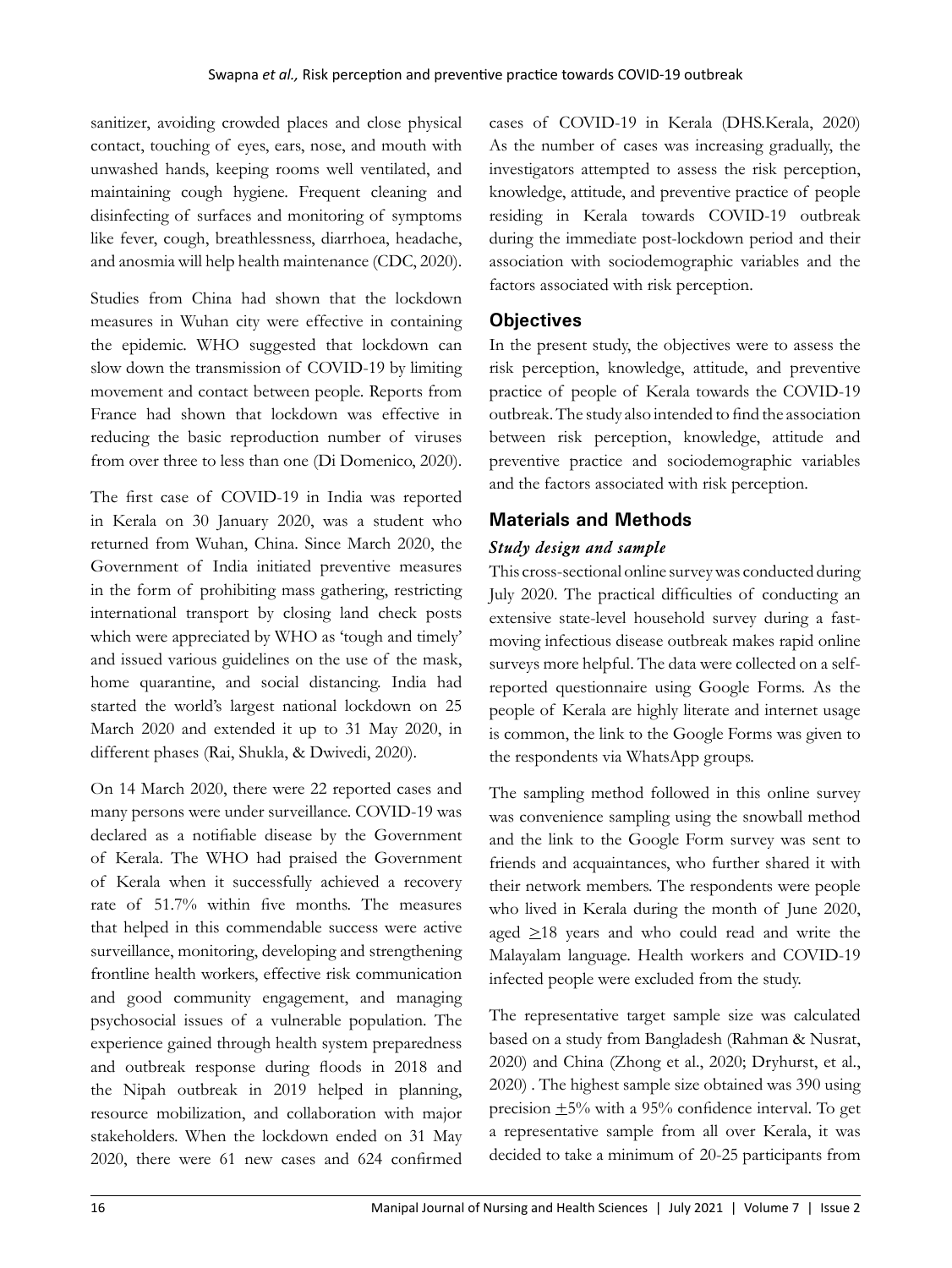all 14 districts. As the investigators had no control over the study instrument after being launched, a total of 454 respondents participated in the survey.

#### *Measurement tools and data analysis*

The self-reported questionnaire was prepared by the authors based on the guidelines by the Centres for Disease Prevention and Control (CDC), WHO, Government of India and Government of Kerala. The data were collected in the Malayalam language. The first page of the online questionnaire gave a clear description of the aims and objectives of the study which served as the participant information sheet. A question on the age of the participant was included to eliminate participants aged  $\leq$ 18 years. The informed consent page explained clearly about the voluntary participation and those who had expressed willingness only can proceed further. Confidentiality and anonymity of the data were assured. The questionnaire contained four sections- risk perception, knowledge, attitude, and practice. All questions were made mandatory except one question on pregnancy. After completing the questionnaire, the participant submitted the form. It took around 20 minutes to complete the form filling.

**Sociodemographic variables.** There were 17 items in the sociodemographic tool. Mean (SD) age was calculated and the age was divided into five categories; gender into three; religion and marital status into four; education into seven; occupation and source of income into five. The data were collected from all 14 districts. The data were collected about whether the place of residence was in the hotspot of containment zone, whether on treatment for any chronic diseases, pregnancy status of female respondents, family members coming from places other than Kerala during the immediate period preceding the fourth phase of lockdown, whether the respondent or any family member was on quarantine, and whether using Aarogya Setu or Government of Kerala (GoK) direct mobile app. (First category for each variable on the table for association (Table 3) is the reference category for regression analysis).

**Risk perception, knowledge, attitude, and preventive practice.** The risk perception was assessed on a seven-point rating scale: 1 (extremely low) to 7 (extremely high). The Median (IQR) of the risk perception score was calculated. There were 15

questions on the knowledge including symptoms, risk factors, mode of spread, treatment, and prevention with two answer options -Yes/No. Each correct answer was scored as 1, maximum score 10, poor (0-5), average (6-12), and good (13-15) knowledge. There were 10 questions on attitude about control of the outbreak with two answer options - Yes/No. Each positive response was given a score of 1, maximum score of 10, good  $(\geq 7)$ , and poor  $(< 7)$ . There were 10 questions on preventive practices with two answer options - Yes/ No, each correct preventive practice was given a score of 1, maximum score 10, poor (0-3), average (4-7), and good (8-10). Mean (SD) knowledge, attitude, and preventive practice scores were calculated.

Plan for data Analysis. Frequencies of sociodemographic variables and mean (SD) of risk perception, knowledge, attitude, and preventive practices were described. Association between variables was analyzed using Chi-square test, independent t-test, and one-way analysis of variance (ANOVA) which was appropriate. Ordinal logistic regression analysis was done using all sociodemographic variables having a *p*-value <0.1 to identify factors associated with risk perception. The backward stepwise method was used for selecting factors. Non-standardized regression coefficients (β) and odds ratio (OR) with 95% confidence interval (CI) were used to quantify the association between sociodemographic variables and the risk perception. Data were analyzed using SPSS The level of statistical significance was set at  $p < .05$ (two-tailed).

**Ethical approval.** All the study procedures complied with the institutional and national ethical standards prescribed. The approval for the study was obtained from the Scientific Review Committee and Institutional Ethics Committee of Government College of Nursing, Thiruvananthapuram, Kerala.

### **Results**

#### *Sociodemographic variables*

Out of 454 respondents, three were covid positive patients and were excluded from the study. The rest 451 respondents were included for data analysis. The sociodemographic characteristics of the study participants are described below.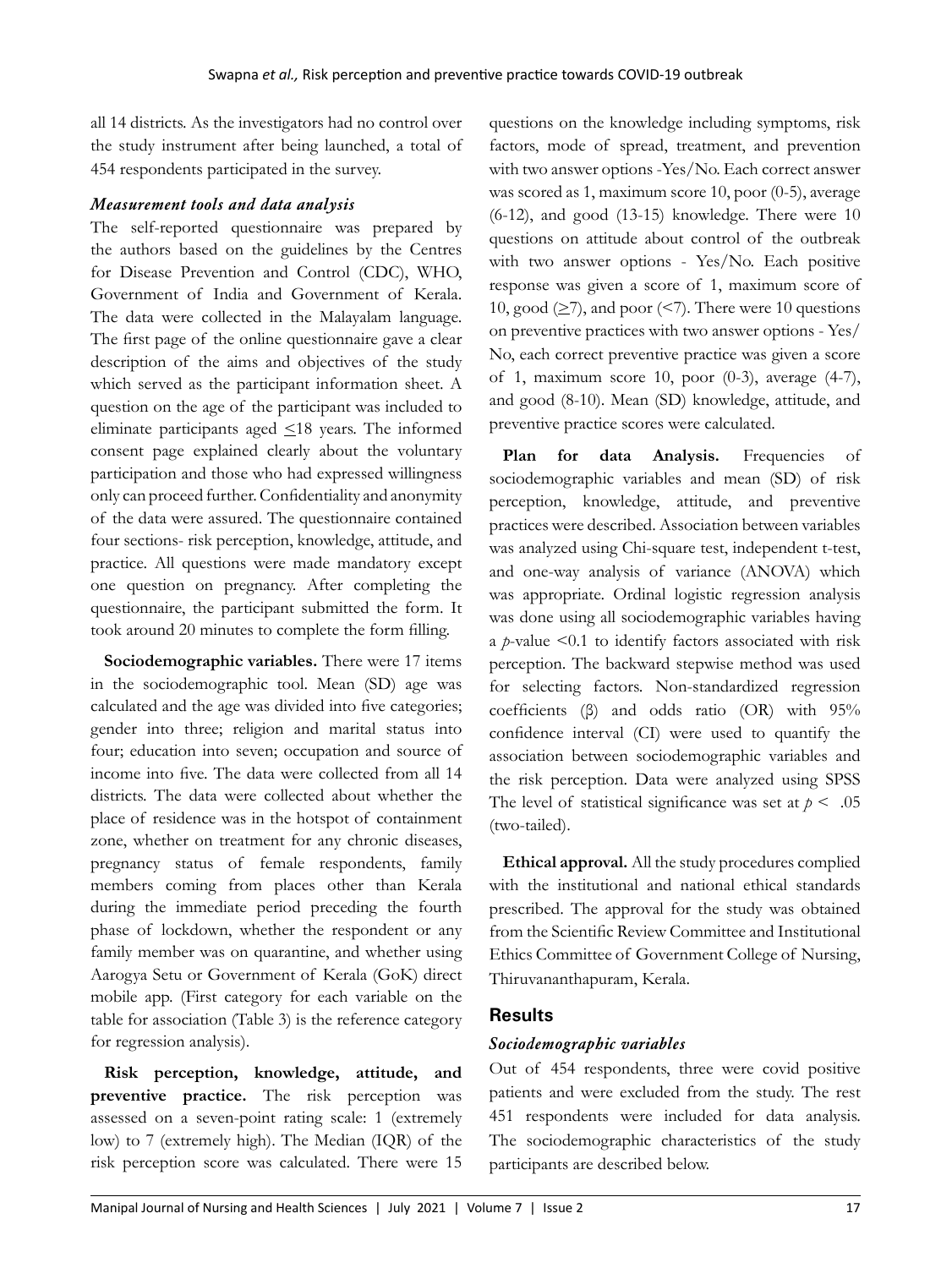Only 441 respondents had reported their age. The majority (35.1%) belonged to 18-29 years and the mean (SD) age was 36.7 (12.6) years. Most of them were males  $(55.6\%)$ , belonged to Hindu religion  $(61\%)$ , married (67.8%), graduate-level education (36.6%), employed (62.5%), in Government/Semi-Government/Central Government Institutions (28.8%), and had salary as a source of income (52.5%). Participants from Thiruvananthapuram district constituted the majority  $(29.9\%)$ , from hotspot or containment zone  $(22\%)$ , had some family members came from places other than Kerala during the month of May 2020 (10.2%), 12.6% reported that they or a family member was on quarantine, 22.7% were on treatment for some chronic diseases and only 1.3% had three or more chronic diseases. Among the women participants, 4.6% were pregnant. 34.4% of the respondents were using Aarogya Setu or GoK (Government of Kerala) direct mobile App.

## *Risk perception, knowledge, attitude, and preventive practice towards COVID-19 outbreak*

The median (IQR) risk perception score was 3 and the majority perceived their risk as extremely low (22.8%). The mean (SD) scores of knowledge, attitude, and practice were 12.6 (1.8), 4.6 (1.2), and 9.3 (1.1) respectively. The majority of the participants (69.4%) had a very high level of knowledge, most of the participants (94.9%) had a negative attitude, and the majority (93.1%) had good preventive practice regarding the COVID-19 outbreak. The sample characteristics and scores of risk perception, knowledge, attitude, and preventive practice towards the COVID-19 outbreak are described in Table 3 along with the association between risk perception, knowledge, attitude and preventive practice and sociodemographic variables.

The rate of the correct answer on the knowledge questionnaire was 58.8-98.9% with an overall correct rate of 86% (12.9/15\*100). The responses to the knowledge, attitude, and preventive practice are given in Table 1.

#### **Table 1**

*Questionnaire of Knowledge, Attitude, and Preventive Practice towards COVID-19* 

|                | Questions                                                                                                                                                                                 |             |                      |              |
|----------------|-------------------------------------------------------------------------------------------------------------------------------------------------------------------------------------------|-------------|----------------------|--------------|
| sample)        | Knowledge (correct rate, % per total                                                                                                                                                      | True<br>(f) | Don't<br>know<br>(f) | False<br>(f) |
| K1             | The main symptoms of<br>COVID-19 are dry cough,<br>fever, inability to sense smell,<br>fatigue, muscle pain, and<br>shortness of breath (93.3).                                           | 421         | 6                    | 24           |
| K2             | If someone gets a cold,<br>fever, and cough; it is due to<br>COVID-19 infection (81.8).                                                                                                   | 39          | 43                   | 369          |
| K3             | All persons with COVID-19<br>will not develop severe<br>disease. Those who are<br>very young, elderly, or<br>have chronic diseases are<br>more likely to have a severe<br>disease (95.6). | 431         | 14                   | 6            |
| K4             | The COVID-19 virus can enter<br>the body through the eyes,<br>nose, and mouth (95.3).                                                                                                     | 430         | 10                   | 11           |
| K <sub>5</sub> | The COVID-19 virus cannot<br>survive outside the human<br>body (58.8).                                                                                                                    | 118         | 71                   | 262          |
| K <sub>6</sub> | The COVID-19 infected<br>patients, who are healthy and<br>without manifestations will<br>not spread the virus to others<br>(90.0).                                                        | 14          | 31                   | 406          |
| K7             | All people who have<br>contact with COVID-19<br>infected patients need to be<br>quarantined for a period of<br>14 days (96.7).                                                            | 436         | 6                    | 9            |
| K8             | At present, there is no<br>definitive treatment for<br>COVID-19 (86.3).                                                                                                                   | 389         | 28                   | 34           |
| K9             | The first-ever case of<br>COVID-19 in India was<br>reported in Kerala (72.5).                                                                                                             | 327         | 41                   | 83           |
| K10            | COVID-19 is a preventable<br>disease (82.0).                                                                                                                                              | 370         | 42                   | 39           |
| K11            | Wearing an ordinary mask<br>by the general public gives<br>sufficient protection against<br>COVID-19 (53.9).                                                                              | 243         | 30                   | 178          |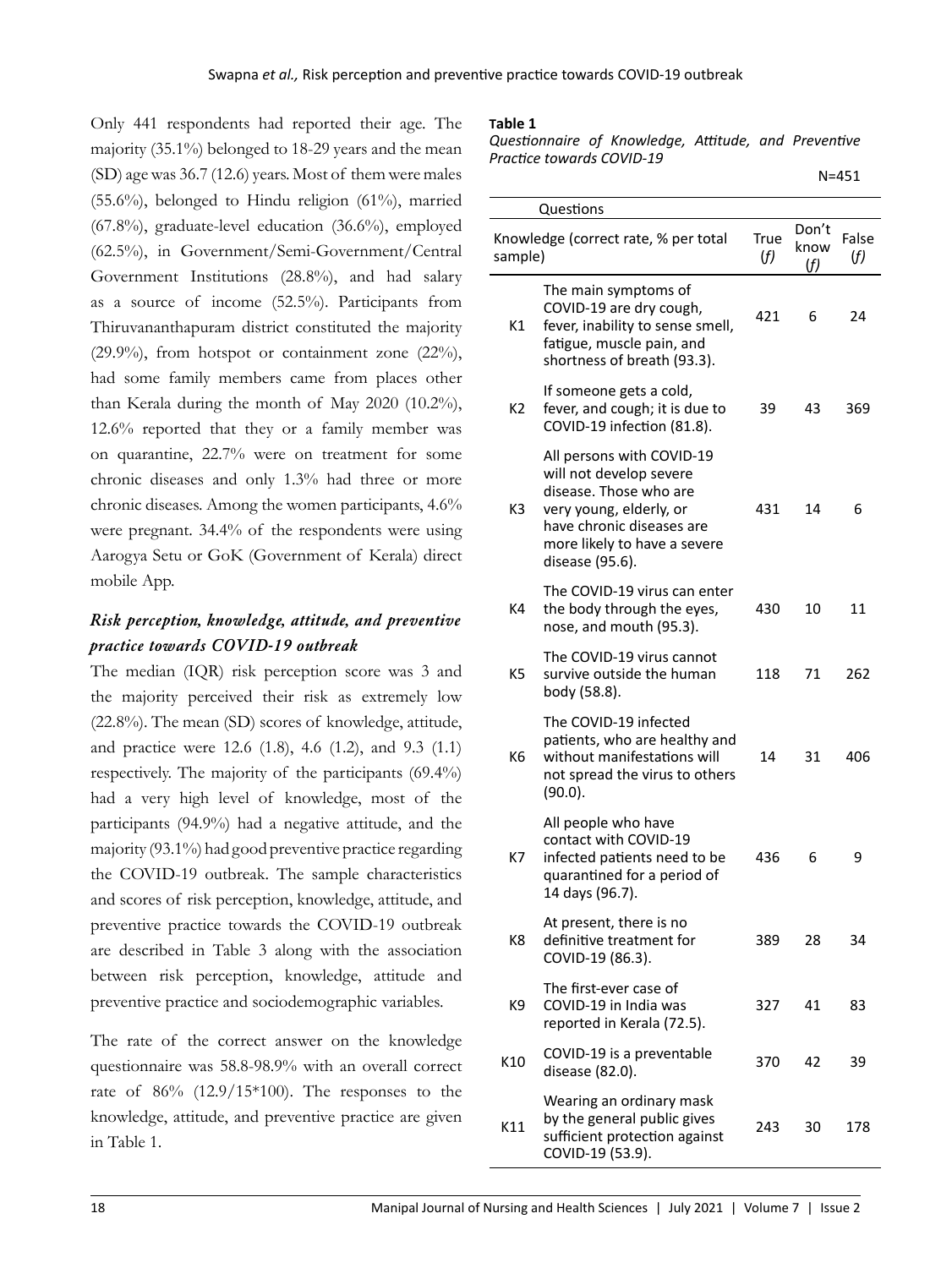#### **Table 1 Cont...**

*Questionnaire of Knowledge, Attitude, and Preventive Practice towards COVID-19* 

**Table 1 Cont...**

*Questionnaire of Knowledge, Attitude, and Preventive Practice towards COVID-19* 

|                |                                                                                                                                 |             |                | $N = 451$    |                |                                                                                                          |      | $N = 451$ |
|----------------|---------------------------------------------------------------------------------------------------------------------------------|-------------|----------------|--------------|----------------|----------------------------------------------------------------------------------------------------------|------|-----------|
|                | Questions                                                                                                                       |             | Don't          | False        |                | Attitude (correct rate, % per<br>total sample)                                                           | Yes  | No        |
| sample)        | Knowledge (correct rate, % per total                                                                                            | True<br>(f) | know<br>(f)    | (f)          | A8             | Do you think that the<br>responsibility to prevent the                                                   | 83.1 | 16.9      |
|                | Isolation and treatment of<br>people infected with the SARS-<br>K12 CoV-2 are effective ways to                                 | 446         | 5              | 0            |                | spread of COVID-19 is with<br>the government only?<br>Do you feel that people in                         |      |           |
|                | reduce the spread of the virus<br>(98.9).                                                                                       |             |                |              | A <sub>9</sub> | Kerala are unnecessarily<br>panicked because of<br><b>COVID-19?</b>                                      | 46.1 | 53.9      |
|                | Eating healthy food and<br>drinking adequate water<br>K13 increase the body's immunity<br>and resistance to COVID-19<br>(83.1). | 375         | 34             | 42           | A10            | Do you feel hostile towards<br>health workers because<br>they may potentially spread<br><b>COVID-19?</b> | 99.1 | 0.9       |
| K14            | Avoiding crowded places and<br>public transport are effective<br>in preventing the transmission<br>of COVID-19 (98.4).          | 444         | 4              | 3            |                | Preventive Practice - During<br>the last one month (correct<br>rate, % per total sample)                 | Yes  | No        |
| K15            | Washing hands or using hand<br>sanitizers frequently is a good<br>practice to prevent COVID-19                                  | 448         | $\overline{2}$ | $\mathbf{1}$ | <b>P1</b>      | Wear a mask covering the<br>nose and mouth.                                                              | 91.1 | 8.9       |
|                | (99.3).<br>Attitude (correct rate, % per                                                                                        |             |                |              | P <sub>2</sub> | Wash hands with soap and<br>water/alcohol sanitizer<br>whenever returning home.                          | 98.4 | 1.6       |
|                | total sample)                                                                                                                   | Yes         | <b>No</b>      |              |                |                                                                                                          |      |           |
| A1             | Do you think that the<br>COVID-19 will be finally<br>under control?                                                             | 92.2        |                | 7.8          | P3             | Maintain safe distance with<br>people (3 feet) when going<br>outside the home.                           | 86.0 | 14.0      |
| A2             | Do you think that the<br>strategies adopted by                                                                                  | 59.2        | 40.8           |              | P4             | Attended any crowded<br>social gathering.                                                                | 17.7 | 82.3      |
|                | the Govt. of Kerala are<br>sufficient?<br>Do you feel embarrassed                                                               |             |                |              | <b>P5</b>      | Wash the mask with soap<br>and water and dry in<br>sunlight and iron after each                          | 86.7 | 13.3      |
| A <sub>3</sub> | on hearing the daily official<br>COVID-19 report?                                                                               | 22.2        | 77.8           |              |                | use.                                                                                                     |      |           |
| A4             | Do you think that the<br>preventive measures taken                                                                              | 70.3        |                | 29.7         | P <sub>6</sub> | Shake hands with or hug<br>when meet friends.                                                            | 2.4  | 97.6      |
|                | by you are adequate?<br>Are you following the                                                                                   |             |                |              | <b>P7</b>      | Going out of the house<br>unless it is necessary.                                                        | 4.4  | 95.6      |
| A5             | preventive measures<br>only because of strict<br>enforcement of the law?                                                        | 95.1        | 4.9            |              | P8             | Take care to avoid touching<br>door handles and staircase<br>railing in public places.                   | 97.6 | 2.4       |
| A6             | Do you think that lockdown<br>measures should be<br>continued further to prevent<br>the spread of COVID-19?                     | 16.9        | 83.1           |              | P9             | Strictly complied to lock<br>down regulations.                                                           | 94.5 | 5.5       |
|                | Do you feel worried if<br>there are some people                                                                                 |             |                |              | P10            | Dispose of your face mask<br>carelessly.                                                                 | 2.0  | 98.0      |
| A7             | in quarantine in your<br>neighbourhood?                                                                                         | 98.7        | 1.3            |              |                | Note. $f$ = Frequency.                                                                                   |      |           |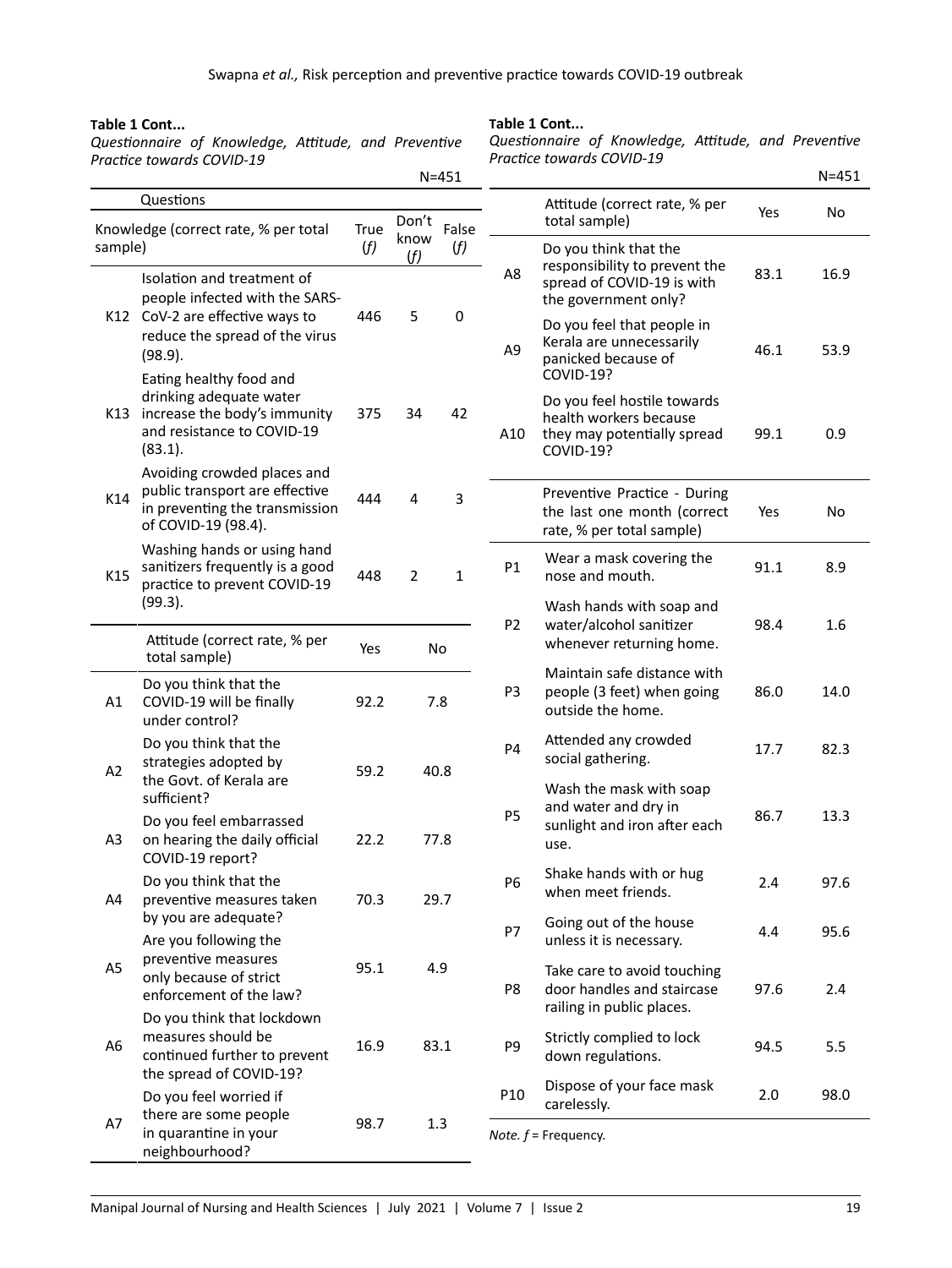## *Association between risk perception, knowledge, attitude, and preventive practice towards COVID-19 outbreak*

The association of risk perception with knowledge, attitude, and preventive practice scores are given in Table 2. The risk perception is categorized into undecided, low (combining extremely low, very low, and low) and high (combining high, very high, and extremely high)

#### **Table 2**

*Association between Risk Perception, Knowledge, Attitude and Preventive Practice towards COVID-19 outbreak*

|                        |           |                 |         |                |        | N=451           |
|------------------------|-----------|-----------------|---------|----------------|--------|-----------------|
|                        |           | Risk perception |         |                |        |                 |
| Variables              | Undecided | Š               | 다.<br>도 | df             | $x^2$  | <i>p</i> -value |
| Knowledge              |           |                 |         |                |        |                 |
| Poor                   | 0         | 5               | 0       |                |        |                 |
| Average                | 24        | 80              | 29      | 4              | 4.924  | .295            |
| Good                   | 70        | 187             | 56      |                |        |                 |
| Attitude               |           |                 |         |                |        |                 |
| Negative               | 91        | 255             | 82      |                |        |                 |
| Positive               | 3         | 17              | 3       | $\overline{2}$ | 1.884  | .390            |
| Preventive<br>Practice |           |                 |         |                |        |                 |
| Poor                   | 0         | 0               | 1       |                |        |                 |
| Average                | 3         | 16              | 11      | 4              | 11.939 | .018*           |
| Good                   | 91        | 256             | 73      |                |        |                 |

*Note.* χ2 = Chi-square; *df* = Degree of freedom; \**p* <.05 = Level of significance.

A significant association '*p* < .05' was observed between risk perception and preventive practice towards the COVID-19 outbreak of the participants.

## *Association of risk perception, knowledge, attitude, and preventive practice towards COVID-19 outbreak with sociodemographic variables*

Association between risk perception, knowledge, attitude, and preventive practice and selected sociodemographic factors is given in Table 3.

A statistically significant association ( $p < .001$ ) was found between gender and attitude and slightly better knowledge, attitude, and preventive practice scores were given by females. Slightly better knowledge and attitude

scores were given by those belonging to the Muslim religion, while a slightly better preventive practice score was reported by Hindus, which was statistically significant ( $p \leq .01$ ). Higher scores for knowledge, attitude, and preventive practice were reported by widowed people and the association of marital status and knowledge and preventive practice were statistically significant ( $p < .01$  and  $< .05$  respectively). Those having technical education reported slightly higher statistically significant knowledge (*p* < .05). With respect to occupation, all groups reported their risk as low, but there was a statistically significant  $(p < .01)$ association between risk perception and occupation. There was a statistically significant ( $p < .05$ ) association between risk perception and source of income. Knowledge and attitude scores were highest for those who were supported by children, but the preventive practice score was lowest for them. The preventive practice score was highest for participants who were pensioners. There was a significant association ( $p < .05$ ) between risk perception and residence in hotspot or CZ areas.

### *Factors associated with risk perception*

Ordinal logistic regression analysis was done for risk perception using all sociodemographic variables having a *p*-value < .1 to identify factors associated with the risk perception. The backward stepwise method was used for selecting factors. Nonstandardized regression coefficients (β) and odds ratio (OR) with 95% confidence interval (CI) were used to quantify the association between independent variables and the risk perception. The variables included in the final model were risk perception (low as 0, undecided as 1 and high as 2), marital status (Married v/s Unmarried), residing in hotspot or containment zone (No v/s Yes), comorbidity (No v/s Yes), age (18-29 years v/s Others), occupation (Government v/s Others) and source of income (Salary v/s Others). The variables: residing in hotspot/containment zone  $(\beta \ 0.603, \ OR \ 1.83, \ 95\%)$ CI 1.17 to 2.85,  $p < .01$ ), having comorbidity ( $\beta$  0.804, OR 2.24, 95% CI 1.38 to 3.62, *p* < .01), occupation in non-governmental organizations  $(\beta \quad 0.513, \quad \text{OR})$ 1.67, 95% CI 1.02 to 2.72, *p* < .05) and source of income other than salary ( $\beta$  0.595, OR 1.812, 95% CI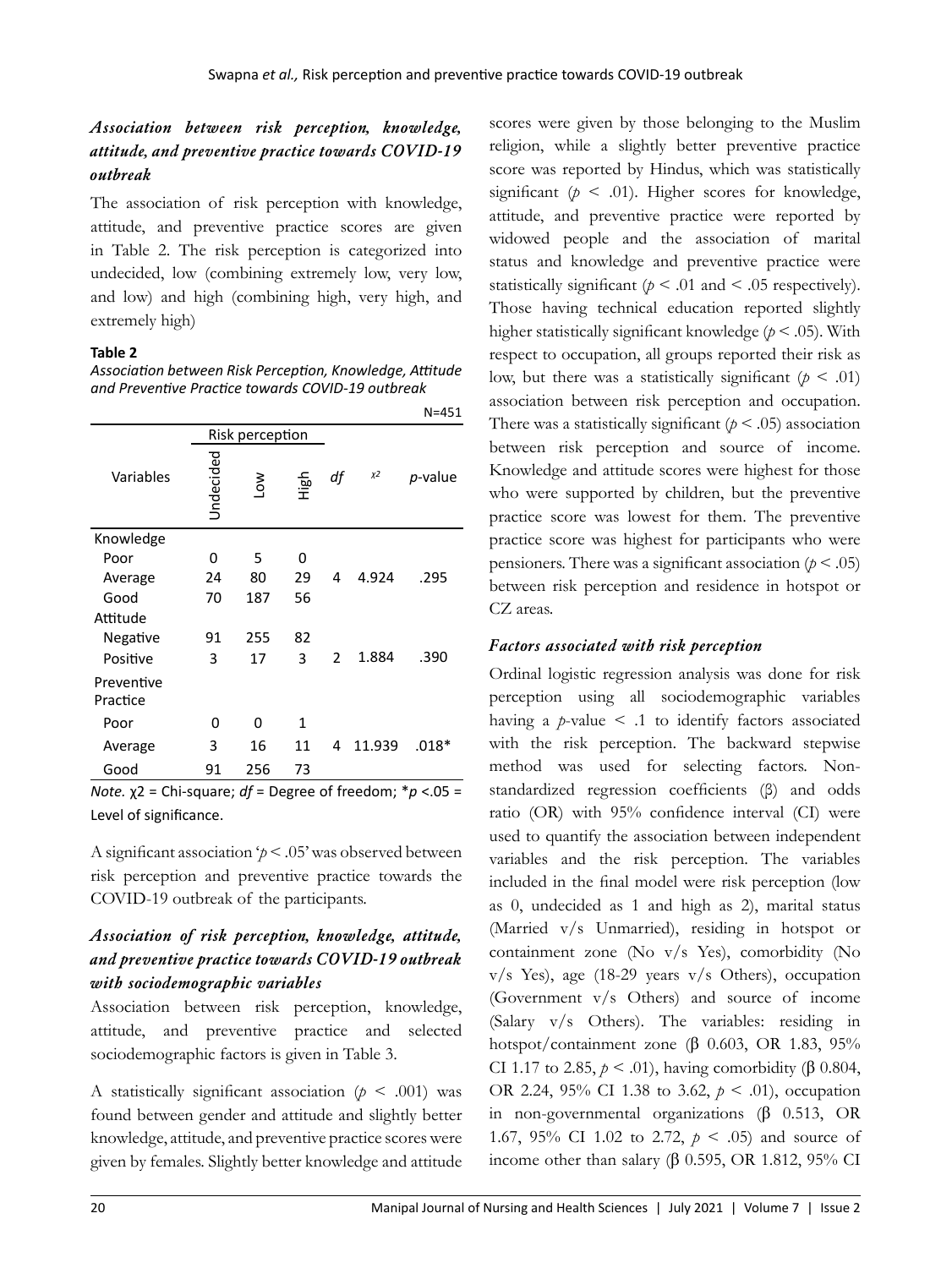| m |  |
|---|--|
| ه |  |
|   |  |

|               | I                                                                                           |  |
|---------------|---------------------------------------------------------------------------------------------|--|
|               | j                                                                                           |  |
|               |                                                                                             |  |
|               | י<br>ו                                                                                      |  |
|               |                                                                                             |  |
|               | )<br>)<br>)<br>)<br>)<br>֧֪֪֪֦֪֦֪֪֪֪֪֪֪֪֪֪֪֪֪֪֪֪֪֪֪֪֪֪֪֧֧֧֧֧֝֝֝֝֝֝֝֓֓֝֓֓֓֝<br>֧֪֧֝֝֝<br>֧֪֝ |  |
|               |                                                                                             |  |
|               |                                                                                             |  |
|               | .<br>.                                                                                      |  |
|               |                                                                                             |  |
|               | l                                                                                           |  |
|               |                                                                                             |  |
|               |                                                                                             |  |
|               |                                                                                             |  |
|               |                                                                                             |  |
|               |                                                                                             |  |
|               |                                                                                             |  |
|               |                                                                                             |  |
|               |                                                                                             |  |
|               |                                                                                             |  |
|               |                                                                                             |  |
|               | í                                                                                           |  |
|               |                                                                                             |  |
|               |                                                                                             |  |
|               | ֞                                                                                           |  |
|               |                                                                                             |  |
|               |                                                                                             |  |
|               |                                                                                             |  |
|               |                                                                                             |  |
|               |                                                                                             |  |
|               |                                                                                             |  |
|               |                                                                                             |  |
|               |                                                                                             |  |
|               |                                                                                             |  |
|               |                                                                                             |  |
|               |                                                                                             |  |
|               | .<br>.                                                                                      |  |
| $\frac{1}{2}$ | ֧֧֧֧֧֧֧֧֦֧֦֧֧֦֧֦֧֧֧֧֧֧֧֧֧֧֧֧֧֚֚֚֚֚֬֓֓֝֬֓֓֝֬֓֓֓֓֓֓֬֓֓֓֓֓֓֓֓֬֓֓֓֓֬֓֓֓֓֬֓֬֓֬֬֓֬֩֩              |  |

| Practice        | p-value<br>value<br>t/F   |                                       | 249<br>1.354              |                |                   | 074<br>1.792 |          |              | $.001**$<br>5.936                         |                |                |                 | $0.034*$<br>2.910           |                          |                |                                  |                               | 509<br>0.859  |                          |                  |
|-----------------|---------------------------|---------------------------------------|---------------------------|----------------|-------------------|--------------|----------|--------------|-------------------------------------------|----------------|----------------|-----------------|-----------------------------|--------------------------|----------------|----------------------------------|-------------------------------|---------------|--------------------------|------------------|
|                 | SD                        | 1.0<br>1.2                            | 1.1<br>$\frac{8}{2}$      | 1.3            | 1.1               | 1.0          |          | 0.9          | $1.3$<br>$1.0$                            | 1.6            |                | 1.3             | $1.5$<br>$1.5$              |                          | $\overline{0}$ | 1.2                              | 1.2                           | $\frac{9}{2}$ | 1.4                      | 1.0              |
|                 | Mean                      | 9.3<br>9.2                            | 9.5<br>$9.\overline{3}$   | 9.3            | 9.4               | 9.2          |          | 9.4          | 0.6<br>9.3                                | 8.7            |                | 9.1             | $9.\overline{3}$            | 8.8                      | 10.0           | 9.1                              | 9.2                           | 9.4           | 9.4                      | $9.\overline{3}$ |
|                 | p-value                   |                                       | .216                      |                |                   | $5.001***$   |          |              | <b>00T</b>                                |                |                |                 | 322                         |                          |                |                                  |                               | .622          |                          |                  |
| Attitude        | value<br>$t$ /F           |                                       | 1.451                     |                |                   | 3.733        |          |              | 2.095                                     |                |                |                 | 1.167                       |                          |                |                                  |                               | 0.702         |                          |                  |
|                 | S                         | 1.2<br>1.2                            | 1.2<br>1.3                | 11             | 1.2               | 1.2          |          | 1.2          | $\begin{array}{c} 1.3 \\ 1.1 \end{array}$ | 1.2            |                | 1.2             | $\frac{1}{1}$ $\frac{4}{1}$ |                          |                | $1.\overline{3}$                 | 1.1                           | $1.3$         | 0.1                      | $1.\overline{3}$ |
|                 | Mean                      | 4.4<br>4.7                            | 4.6<br>4.8                | 4.4            | 4.8               | 4.4          |          | 4.6          | 4.8<br>4.7                                | 4.0            |                | 4.7             | 4.6                         | 4.0                      | 5.1            | 4.5                              | 4.7                           | 4.7           | 4.4                      | 4.5              |
|                 | p-value                   |                                       | 569                       |                |                   | 202          |          |              | 362                                       |                |                |                 | $.005**$                    |                          |                |                                  |                               | $.025*$       |                          |                  |
| Knowledge       | value<br>t/F              |                                       | 0.734                     |                |                   | 0.664        |          |              | 1.07                                      |                |                |                 | 4.362                       |                          |                |                                  |                               | 2.597         |                          |                  |
|                 | SD                        | 0.1<br>1.9                            | 1.4<br>1.7                | 1.7            | 1.6               | 0.1          |          | 1.6          | 2.0<br>1.4                                | 2.5            |                | 2.1             | $\frac{6}{1}$               | 4.1                      | 1.0            | 2.2                              | 2.0                           | 1.6           | 1.7                      | $^{2.8}$         |
|                 | Mean                      | 12.8<br>12.7                          | 13.0<br>13.0              | 12.8           | 12.9              | 12.8         |          | 12.9         | 12.6<br>13.0                              | 12.7           |                | 12.7            | 12.9                        | 10.3                     | 13.8           | 11.9                             | 12.6                          | 13.0          | 13.3                     | 12.8             |
|                 | p-value                   |                                       | <b>C60</b>                |                |                   | 259          |          |              | .084                                      |                |                |                 | 241                         |                          |                |                                  |                               | .091          |                          |                  |
|                 | $\approx$                 |                                       | 13.467                    |                |                   | 2.702        |          |              | 11.128                                    |                |                |                 | 7.955                       |                          |                |                                  |                               | 16.311        |                          |                  |
| Risk perception | <b>Righ</b>               | 25<br>H                               | $\overline{\mathfrak{u}}$ | $\mathsf{S}$   | 32                | 53           |          | 51           | $\begin{array}{c} 16 \\ 12 \end{array}$   | ٩              |                | $\frac{17}{66}$ |                             | $\circ$ $\sim$           |                | ဖ                                | $^{\circ}$                    | 32            | $\overline{\phantom{a}}$ | 32               |
|                 | decided<br>$\overline{5}$ |                                       |                           | 20             | $\overline{a}$    | 54           |          |              | 52 9 2                                    |                |                | $^{28}$         | $\mathcal{Z}$               | $\circ$                  | $\sim$         | $\circ$                          | $\overline{a}$                | 36            | $\infty$                 | 35               |
|                 | <b>NOT</b>                | <b>64</b><br>55<br>99                 | $\frac{86}{12}$           |                | 129               | 143          |          | 173<br>65    |                                           | 204            |                | 88              | 176                         | $\overline{\mathcal{A}}$ |                | $\overline{a}$                   | 39                            |               | 5 2 2                    |                  |
|                 | X                         | 24.3<br>35.1                          | 23.8<br>12.9              | 3.9            | 44.6              | 55.6         |          | 61.0<br>25.1 |                                           | $9.1$<br>$4.9$ |                | 29.5            | 67.8                        | $\frac{9}{2}$            | 1.8            | 5.5                              | 12.6                          | 36.6          | 9.5                      | 33.5             |
|                 | $\mathbf{a}$              | 155<br>107                            | 105<br>57                 | 17             | 201               | 250          |          | 275          | 41                                        | $\overline{2}$ |                | 133             | 306                         | 4                        | $\infty$       | 25                               | 57                            | 165           | 43                       | 151              |
|                 | Variables                 | Age (years, n=441)<br>18-29#<br>30-39 | 40-49<br>50-59            | $\frac{50}{2}$ | Female#<br>Gender | Male         | Religion | Hindu        | Christian<br>Muslim                       | No religion    | Marital status | Unmarried#      | Married                     | Separated                | Widowed        | Educational status<br>up to high | secondary<br>Higher<br>school | Graduate      | Technical                | Postgraduate     |

## Swapna *et al.,* Risk perception and preventive practice towards COVID-19 outbreak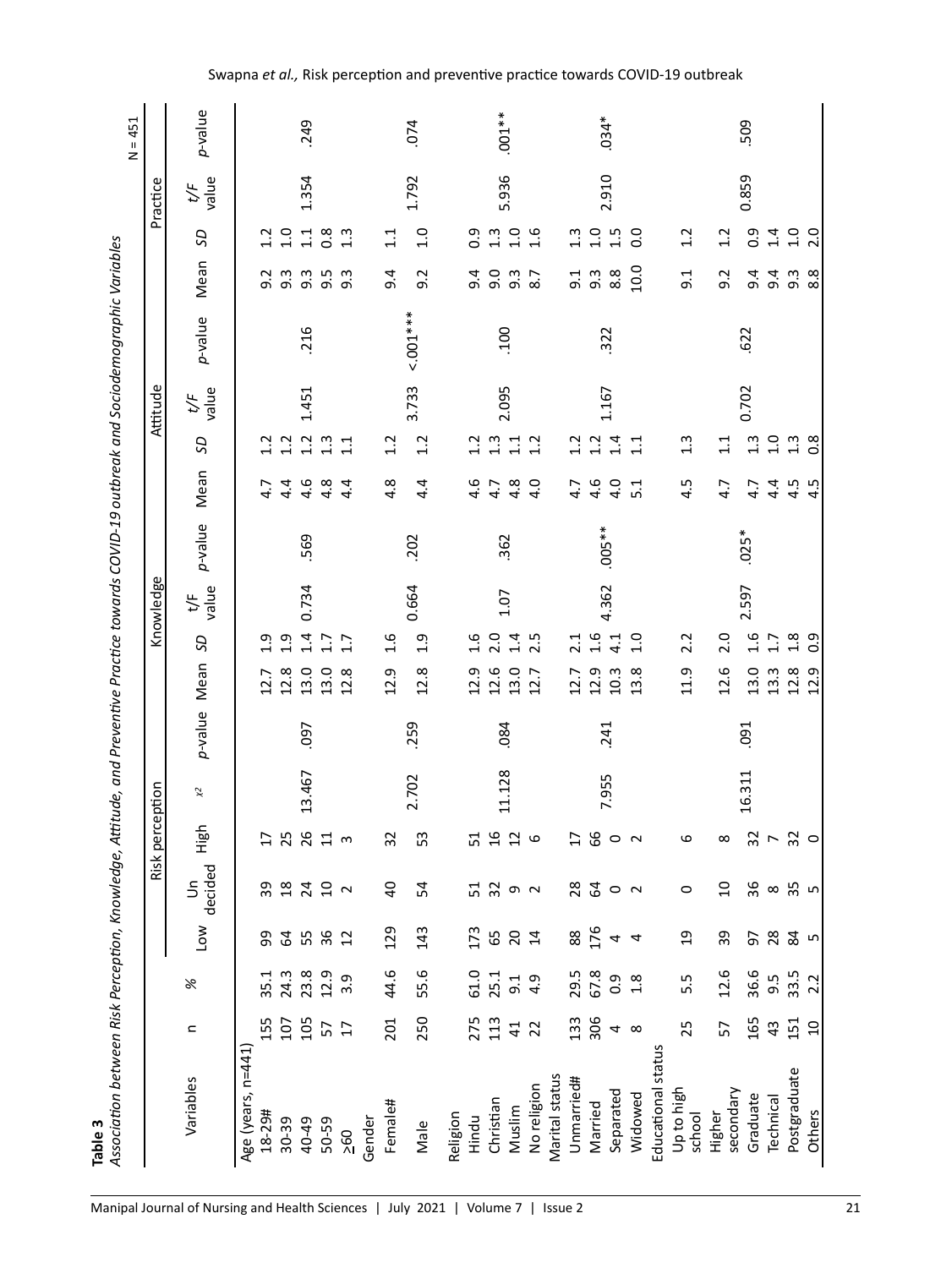| Practice   | value<br>t/F<br>SD<br>Mean | 0.9<br>9.4                       | 2.323<br>1.0<br>9.2        | 1.1<br>9.4      | 1.3           | $\frac{8}{2}$<br>$9.1$<br>$9.5$ |                  | 1.0<br>9.3 | $\overline{0}$<br>9.6     | 3.121<br>$0.\overline{0}$<br>$1.\overline{0}$<br>9.4 | $\overline{9}$ :1 | $3.\overline{5}$<br>7.5  |          | 1.0<br>9.3 | 1.1<br>9.3                            | 1.4<br>$\overline{5}$ | $0.\overline{8}$<br>9.4 | 1.4<br>9.1 | 1.1<br>9.2 | 0.858<br>$\begin{array}{c} 1.5 \\ 0.5 \end{array}$<br>$9.\overline{3}$ | 9.6              | 1.6<br>9.0                             | 0.7<br>9.2 | $\frac{8}{2}$<br>9.5             | 0.6<br>9.4 |
|------------|----------------------------|----------------------------------|----------------------------|-----------------|---------------|---------------------------------|------------------|------------|---------------------------|------------------------------------------------------|-------------------|--------------------------|----------|------------|---------------------------------------|-----------------------|-------------------------|------------|------------|------------------------------------------------------------------------|------------------|----------------------------------------|------------|----------------------------------|------------|
|            | p-value                    |                                  | 058                        |                 |               |                                 |                  |            |                           | $.042*$                                              |                   |                          |          |            |                                       |                       |                         |            |            | 438                                                                    |                  |                                        |            |                                  |            |
| Attitude   | value<br>$t$ /F            |                                  | 2.298                      |                 |               |                                 |                  |            |                           | 2.505                                                |                   |                          |          |            |                                       |                       |                         |            |            | 1.012                                                                  |                  |                                        |            |                                  |            |
|            | S                          | 1.3                              | 1.2                        | $\overline{11}$ | 1.2           | $\overline{11}$                 |                  | 1.2        | 1.2                       | $\frac{1}{11}$                                       | 1.2               | 1.4                      |          | 1.3        | 0.9                                   | 1.3                   | 1.0                     | 1.4        | 1.2        | 1.3                                                                    | 1.0              | 1.5                                    | 0.9        | $1.\overline{3}$                 | 1.0        |
|            | Mean                       | 'n,<br>4                         | 4.5                        | 4.5             | 4.9           | 4.6                             |                  | 4.5        | 4.5                       | 4.7                                                  | 4.9               | 5.0                      |          | 4.5        | 4.5                                   | 4.8                   | 4.3                     | 4.7        | 4.7        | 4.8                                                                    | $4.\overline{3}$ | 4.8                                    | 5.0        | 5.0                              | 4.1        |
|            | p-value                    |                                  | 395                        |                 |               |                                 |                  |            |                           | 364                                                  |                   |                          |          |            |                                       |                       |                         |            |            | 327                                                                    |                  |                                        |            |                                  |            |
| Knowledge  | value<br>t۴                |                                  | 1.023                      |                 |               |                                 |                  |            |                           | 1.083                                                |                   |                          |          |            |                                       |                       |                         |            |            | 1.135                                                                  |                  |                                        |            |                                  |            |
|            | S                          | 1.4                              | 1.4                        | 2.5             | 2.0           | 2.0                             |                  | 1.4        | $\frac{8}{1}$             | 2.3                                                  | 2.0               | $\overline{0}$           |          | 2.0        | $\overline{0}$ .                      | 1.2                   | 1.4                     | 2.0        | 1.4        | $2.\overline{3}$                                                       | 2.2              | $\frac{8}{1}$                          |            | $1.7$<br>$1.7$                   | 1.9        |
|            | Mean                       | 13.0                             | 13.1                       | 12.6            | $12.7$        | 12.7                            |                  | 13.0       | 12.8                      | $12.7$                                               | 12.6              | 13.5                     |          | 12.8       | 13.1                                  | 13.5                  | 13.1                    | 12.7       | 12.7       | 12.7                                                                   | 12.7             | 11.9                                   | 12.7       | 12.8                             | 12.7       |
|            | p-value                    |                                  | $.001**$                   |                 |               |                                 |                  |            |                           | $.014*$                                              |                   |                          |          |            |                                       |                       |                         |            |            | 113                                                                    |                  |                                        |            |                                  |            |
| ption      | $\asymp$                   |                                  | 26.540                     |                 |               |                                 |                  |            |                           | 19.218                                               |                   |                          |          |            |                                       |                       |                         |            |            | 34.940                                                                 |                  |                                        |            |                                  |            |
| Risk perce | High                       | $\overline{37}$                  | $\overline{c}$             | $\sigma$        | 15            | 4                               |                  | 55         | $\boldsymbol{\mathsf{c}}$ | 14                                                   | 12                | $\overline{\phantom{0}}$ |          | 32         | 6                                     |                       |                         |            |            |                                                                        |                  |                                        |            |                                  |            |
|            | decided<br>$\tilde{5}$     | 34                               | 25                         | $\sigma$        | $\frac{8}{2}$ | $\infty$                        |                  | 59         |                           | 3<br>2<br>2<br>2<br>2                                |                   | $\circ$                  |          |            | $\begin{array}{c} 2 \\ 1 \end{array}$ |                       |                         |            |            | <b>157 2 12 2232316</b>                                                |                  |                                        |            |                                  |            |
|            | <b>NOT</b>                 | 59                               | 59                         | ဥ္က             | 8 y           |                                 |                  | 123        | 16                        | SO,                                                  | 82                | $\overline{\phantom{0}}$ |          | 73         | 6                                     |                       |                         |            |            |                                                                        |                  | $\infty \sim \infty$ $\infty$ $\infty$ |            |                                  |            |
|            | X                          | 28.8                             | 23.1                       | 10.6            | 27.3          | 10.2                            |                  | 52.5       | 4.9                       | 16.4                                                 | 25.7              | 0.4                      |          | 29.9       | 5.1                                   | $3.\overline{3}$      | 10.2                    | 8.6        | 12.0       | 5.9<br>2.7<br>9.2.7                                                    |                  |                                        |            | $3.7$<br>$3.7$<br>$3.0$<br>$2.0$ |            |
|            | $\mathbf{C}$               | 130                              | 104                        | 48              | 123           | 46                              |                  | 237        | 22                        | $74$<br>116                                          |                   | $\sim$                   |          | 135        | 23                                    | 15                    | 46                      | 39         | 54         | 43                                                                     | $\mathfrak{u}$   | $\overline{12}$                        | $\vec{a}$  | $\overline{12}$                  | $\sharp$   |
|            | Variables                  | Govt/Semi<br>Occupation<br>Govt/ | Private sector<br>Central# | Self employed   | Unemployed    | Others                          | Source of income | Salary#    | Pension                   | Others                                               | No income         | Supported by<br>children | District | Trivandrum | Kollam                                | Pathanamthitta        | Alappuzha               | Kottayam   | Idukki     | Ernakulam                                                              | Thrissur         | Palakkad                               | Malappuram | Kozhikode                        | Kannur     |

Swapna *et al.,* Risk perception and preventive practice towards COVID-19 outbreak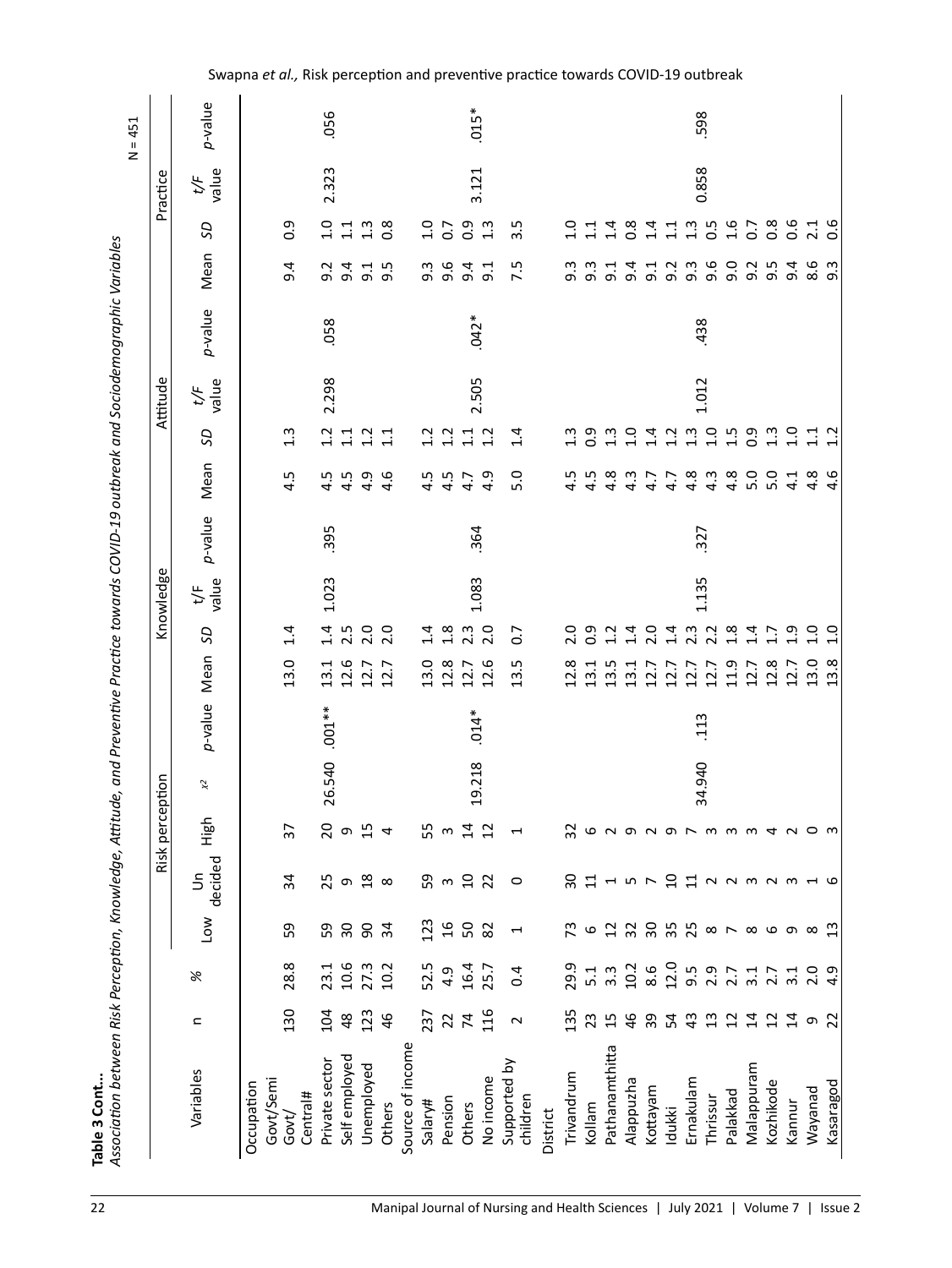| r.          |
|-------------|
|             |
| m           |
|             |
| IJ<br>c     |
|             |
|             |
| ¢<br>۱<br>٠ |

| į                               |  |
|---------------------------------|--|
|                                 |  |
|                                 |  |
|                                 |  |
|                                 |  |
|                                 |  |
|                                 |  |
|                                 |  |
|                                 |  |
|                                 |  |
|                                 |  |
| :<br>גרי                        |  |
|                                 |  |
|                                 |  |
| <b>シュニュンシック</b><br>ミスペー         |  |
|                                 |  |
| j                               |  |
|                                 |  |
|                                 |  |
|                                 |  |
|                                 |  |
| ֧֦֧֦֦֦֦֦֓֕֜                     |  |
|                                 |  |
| :                               |  |
|                                 |  |
|                                 |  |
|                                 |  |
|                                 |  |
|                                 |  |
| ļ                               |  |
| ֚֞֝֝֝֝֝֝֝֝֝֝֝֝<br>֧֪֝֝ <b>֟</b> |  |
|                                 |  |
|                                 |  |
|                                 |  |
|                                 |  |
|                                 |  |
|                                 |  |
|                                 |  |
|                                 |  |
|                                 |  |
|                                 |  |
| S                               |  |
|                                 |  |
| į                               |  |
|                                 |  |
|                                 |  |
|                                 |  |
| ם יולים                         |  |
|                                 |  |
|                                 |  |
| :                               |  |
|                                 |  |
|                                 |  |
| ممتصبتهم فممد<br>               |  |
|                                 |  |
|                                 |  |
|                                 |  |
|                                 |  |

|                                                                           |                |                  |                 |                        | Risk perce      | ption  |         |      | Knowledge        |                     |            |      |                                           | Attitude     |         |                  |                                           | Practice     |         |
|---------------------------------------------------------------------------|----------------|------------------|-----------------|------------------------|-----------------|--------|---------|------|------------------|---------------------|------------|------|-------------------------------------------|--------------|---------|------------------|-------------------------------------------|--------------|---------|
| Variables                                                                 | c              | X                | Low             | decided<br>$\tilde{5}$ | High            | ž,     | p-value | Mean | SD               | value<br>$\uparrow$ | p-value    | Mean | SD                                        | value<br>t/F | p-value | Mean             | SD                                        | value<br>t/F | p-value |
| Hotspot                                                                   |                |                  |                 |                        |                 |        |         |      |                  |                     |            |      |                                           |              |         |                  |                                           |              |         |
| No#                                                                       | 352            | 78.0             | 225             | 89                     | 59              |        |         | 12.9 | 1.8              |                     |            | 4.6  | 1.2                                       |              |         | $9.\overline{3}$ | 1.1                                       |              |         |
| Yes                                                                       | ஜ              | 22.0             | 47              | 26                     | 26              | 8.954  | $.011*$ | 12.8 | 1.5              | 0.354               | 377        | 4.6  | 1.4                                       | 0.366        | .714    | 9.2              | 1.0                                       | 0.363        | 716     |
| Treatment for chronic diseases                                            |                |                  |                 |                        |                 |        |         |      |                  |                     |            |      |                                           |              |         |                  |                                           |              |         |
| No disease                                                                | 344            | 76.3             | 219             | 72                     | 53              |        |         | 12.9 | 1.8              |                     |            | 4.6  | 1.2                                       |              |         | 9.2              | 1.1                                       |              |         |
| One disease                                                               | 2              | 19.3             | 45              | $\overline{a}$         | 26              | 14.230 | $.027*$ | 12.7 | 1.6              | 1.063               | 364        | 4.6  | $\begin{array}{c} 1.3 \\ 1.2 \end{array}$ | 0.443        | .722    |                  | $\begin{array}{c} 1.0 \\ 1.0 \end{array}$ | 0.848        | 468     |
| Two diseases                                                              | $\overline{1}$ | 3.1              | n m             | 4 <sub>2</sub>         | n ⊣             |        |         | 13.5 | 11               |                     |            | 4.6  |                                           |              |         | α m ∞<br>တစစ်    |                                           |              |         |
| Pregnancy (n=201)<br>Three diseases                                       | $\circ$        | $1.\overline{3}$ |                 |                        |                 |        |         | 13.2 | 1.5              |                     |            | 5.2  | $\frac{8}{2}$                             |              |         |                  | 0.4                                       |              |         |
| Yes                                                                       | c              | 4.6              | 124             | $\overline{37}$        | $\overline{3}1$ |        |         | 13.2 | $1.\overline{3}$ |                     |            | 4.8  | 1.2                                       |              |         | 9.4              | 1.0                                       |              |         |
| $\frac{1}{2}$                                                             | 192            | 95.4             | LŊ              | S                      | H               | 1.100  | 577     | 12.9 | 1.6              | $-0.578$            | 564        | 4.8  | 1.4                                       | 0.157        | 876     | 0.6              | $0.\overline{5}$                          | 1.182        | 239     |
| Any family member coming from places other than<br>Kerala during May 2020 |                |                  |                 |                        |                 |        |         |      |                  |                     |            |      |                                           |              |         |                  |                                           |              |         |
| $\frac{1}{2}$                                                             | 405            | 89.8             | 241             | 88                     | 76              |        |         | 12.8 | 1.8              |                     |            | 4.6  | 1.2                                       |              |         | $9.\overline{3}$ | 1.1                                       |              |         |
| Yes                                                                       | 46             | 10.2             | $\overline{31}$ | 6                      | 9               | 1.935  | 380     | 13.1 | $1.\overline{3}$ | $-0.944$            | 346        | 4.4  | 1.4                                       | 1.258        | 209     | $9.\overline{3}$ | 1.0                                       | $-0.325$     | .745    |
| Quarantine                                                                |                |                  |                 |                        |                 |        |         |      |                  |                     |            |      |                                           |              |         |                  |                                           |              |         |
| $\frac{1}{2}$                                                             | 394            | 87.4             | 238             | 81                     | 75              |        |         | 12.8 | 1.8              |                     |            | 4.6  | 1.2                                       |              |         | $9.\overline{3}$ | 1.1                                       |              |         |
| Yes                                                                       | 57             | 12.6             | $\overline{3}$  | 13                     | $\overline{a}$  | 0.184  | 912     | 13.2 | 1.2              | $-1.471$            | <b>131</b> | 4.5  | $1.\overline{3}$                          | 0.873        | 383     | $9.\overline{3}$ | 1.1                                       | $-0.027$     | 979     |
| Aarogya Setu/GoK Direct App<br>Yes                                        | 155            | 34.4             | 92              | $\overline{30}$        | 33              |        |         | 13.0 | 1.9              |                     |            | 4.5  | 1.1                                       |              |         | 9.2              | 1.2                                       |              |         |
| $\frac{1}{2}$                                                             | 296            | 65.6             | 180             | $\mathfrak{g}$         | 52              | 1.035  | 596     | 12.8 | 1.7              | 1.61                | 108        | 4.7  | $1.\overline{3}$                          | $-1.289$     | 198     | $9.\overline{3}$ | 1.0                                       | $-1.288$     | 198     |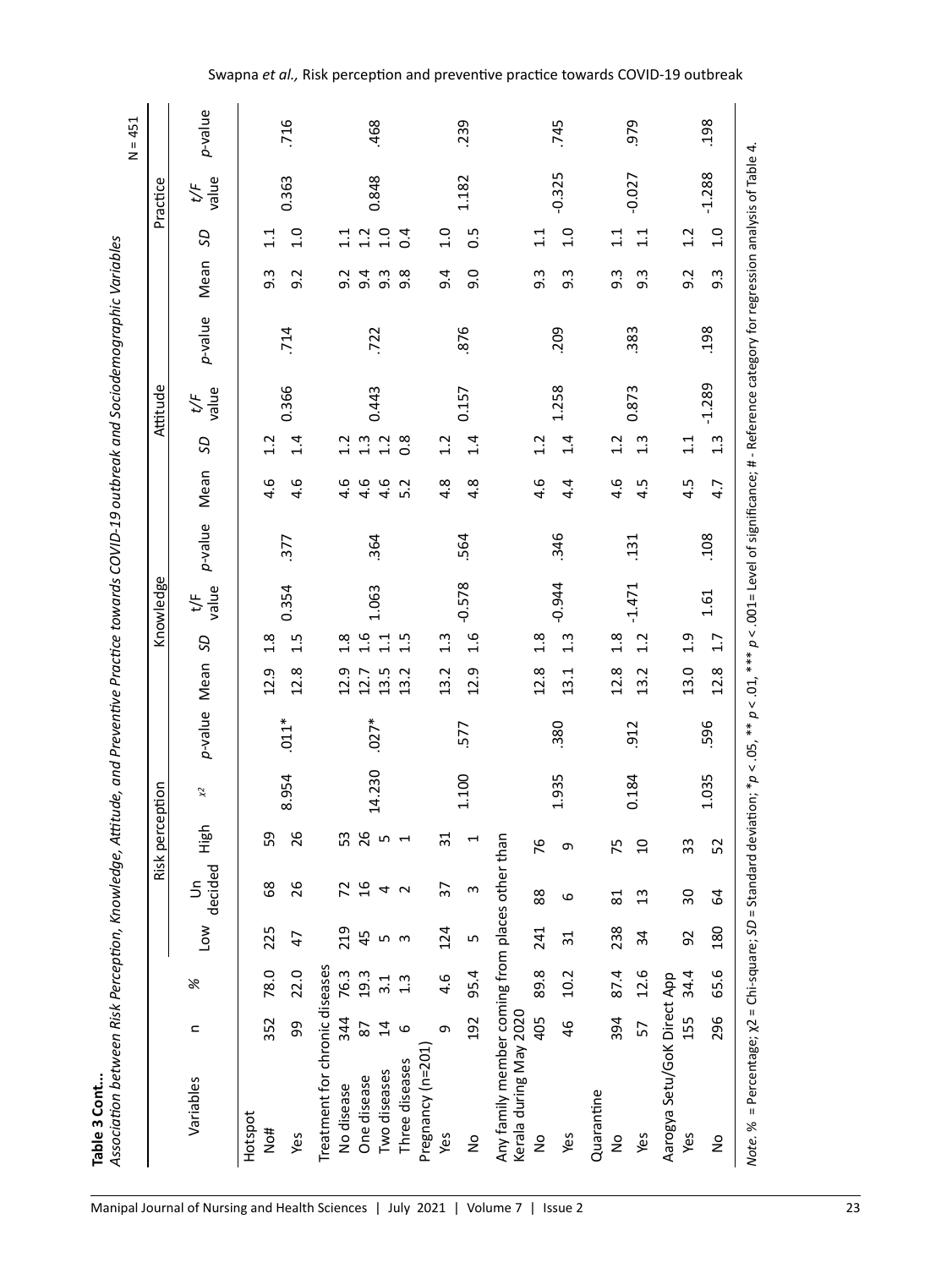|                       | ັ        |               |                                |       |                        |    |          |               |       |                                                      |
|-----------------------|----------|---------------|--------------------------------|-------|------------------------|----|----------|---------------|-------|------------------------------------------------------|
| Parameter             | β        | Std.<br>Error | 95% Wald<br>ConfidenceInterval |       | <b>Hypothesis Test</b> |    |          | Exp $(\beta)$ |       | 95% Wald<br>Confidence Interval<br>for Exp $(\beta)$ |
|                       |          |               | Lower                          | Upper | Chi-Square             | df | Sig.     |               | Lower | Upper                                                |
| <b>Marital status</b> | $-0.101$ | 0.3055        | $-0.7$                         | 0.498 | 0.109                  | 1  | .742     | 0.904         | 0.497 | 1.645                                                |
| Hotspot               | 0.603    | 0.2258        | 0.161                          | 1.046 | 7.135                  | 1  | $.008**$ | 1.828         | 1.174 | 2.845                                                |
| Comorbidity           | 0.804    | 0.2456        | 0.323                          | 1.286 | 10.716                 | 1  | $.001**$ | 2.235         | 1.381 | 3.617                                                |
| Age                   | 0.166    | 0.3081        | $-0.438$                       | 0.77  | 0.289                  | 1  | .591     | 1.18          | 0.645 | 2.159                                                |
| Occupation            | 0.513    | 0.248         | 0.027                          | 0.999 | 4.279                  | 1  | $.039*$  | 1.67          | 1.027 | 2.716                                                |
| Source of<br>income   | 0.595    | 0.2447        | 0.115                          | 1.074 | 5.907                  | 1  | $.015*$  | 1.812         | 1.122 | 2.927                                                |

*Result of Ordinal Logistic Regression Analysis on Factors Associated with Risk Perception towards COVID-19 outbreak*

*Note.* \*\*= Significant.

1.12 to 2.93,  $p < .05$ ) were associated with high risk perception. The results are tabulated in Table 4.

#### **Discussion**

**Table 4**

The majority of the present study participants (60%) perceived their risk as low. The risk perception was significantly associated with preventive practices. Most of the people had very high knowledge of preventive practices; hand hygiene practices (99.3%), isolation as a method of prevention (98.9%), and avoiding crowded places (98.4). The least knowledge was reported for questions on the viral survival outside the human body (58.8%) and whether an ordinary mask can give protection (53.9%). Most of the participants (94.9%) expressed a negative attitude about control of the outbreak. Most of the people (92.2%) were hopeful that the pandemic will be under control and 59.2% were satisfied with the control measures adopted by the state government. But 95.1% of the respondents were following the preventive measures only because it was enforced by law. They (98.7%) were worried that if there were COVID-19 patients around their neighbourhood, 83.1% of the participants felt that the prevention of the spread of infection is the responsibility of the government. The majority of (53.9 %) them had the feeling that people are panicking unnecessarily and 99.1% reported that they were feeling hostile to health workers as they are potential spreaders of the infection. Most of them had a correct practice of wearing a mask (91.1%) and washing hands after returning home (98.4%). Though the majority had reported good practice, 14% reported they were not maintaining social

distance, 17.7% attended social gatherings, and 13.3% were not washing mask with soap and water after each use and dry in sunlight or ironing it.

At the time of lifting of lockdown, on 31 May 2020, the number of cases reported was only 61. But one month after the lifting of lockdown the cases crossed more than doubled and reached 131, on 30 June 2020. There was reporting of the first death due to COVID-19 during this time. Exactly one month after, the number of cases soared up more than ten times and crossed 1300. The negative attitude of people like prevention of infection is the responsibility of the government and they are following preventive practices because of the enforcement of law and some unhealthy practices like not maintaining social distance and attending social gathering might have contributed to this.

The mean  $\frac{10}{6}$  scores of knowledge, attitude, and practice were 21.26 (82%), 9.37 (92%), and 10.32 (86%), respectively as reported from a South Indian study (Christy et al., 2020). A KAP cross-sectional online study among Indian residents reported the mean COVID-19 knowledge score as 16.28 (74%), 84.42% of participants were optimistic that India would win the war against COVID-19, 97.6% agreed about frequent hand washing, and only 77.9% confirmed about washing hand ≥20 seconds (Kartheek, Gara, & Vanamali, 2020).

The regression analysis reported that risk perception was significantly associated with living in a hotspot or containment zone, having comorbidities, occupation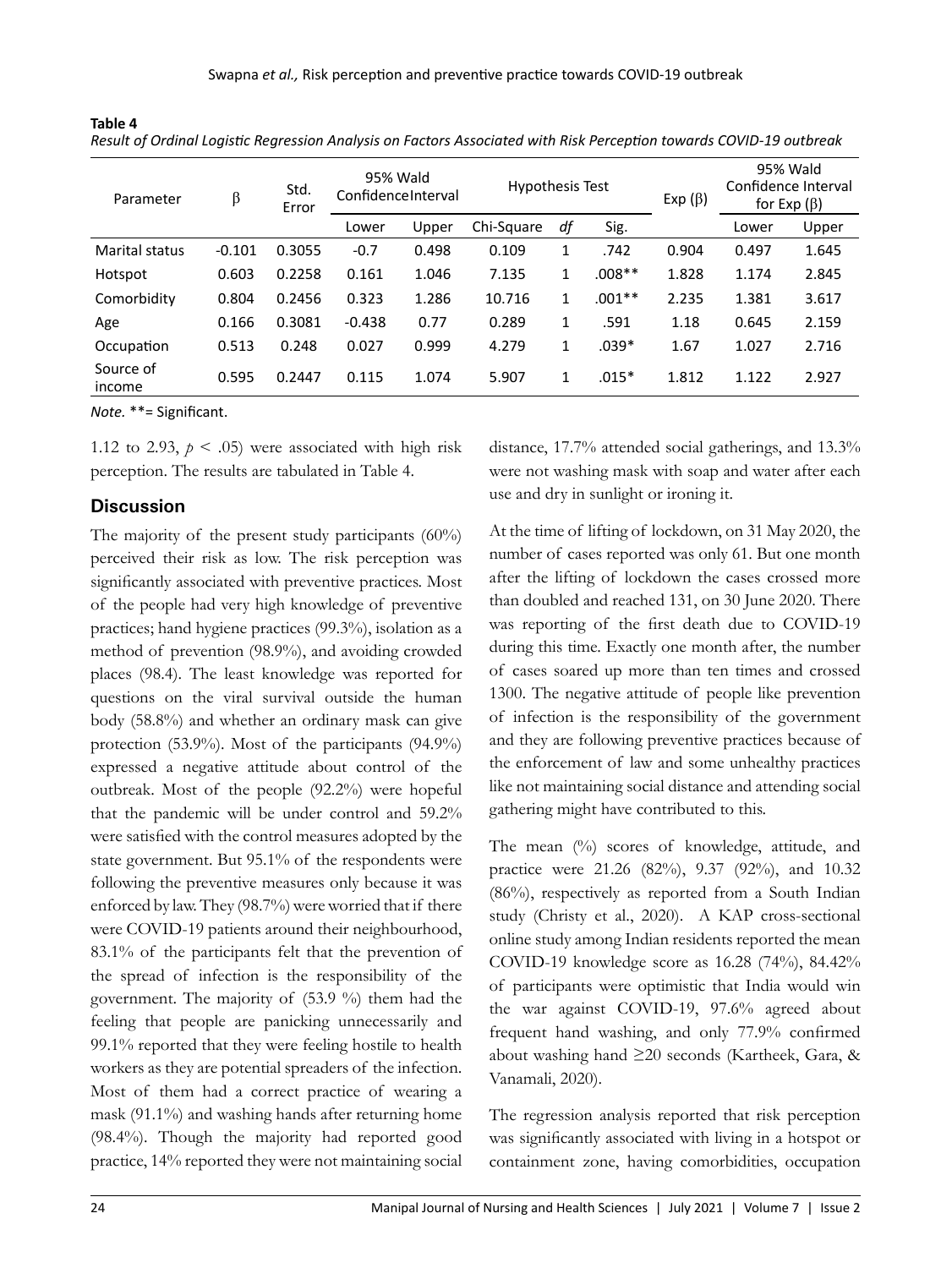in government/semi-government/central government institutions, and source of income as salary.

Knowledge was found to be significantly associated with marital status and education and the highest knowledge score was found among widowed people and those who were having technical education. Gender was associated with attitude and preventive practice and females have a slightly better attitude and good preventive practice scores. Source of income was found to be associated with attitude and preventive practice. Those who were supported by children had a better attitude and those who have a pension as their source of income had slightly better preventive practice scores.

Studies have reported that the factors associated with good knowledge regarding prevention of COVID-19 were higher educational status, urban residence, being married, healthcare workers, upper socio-economic class, adherence to appropriate preventive practice, female gender, and good preventive practices (Banik et al., 2020; Kartheek et al., 2020; Pal et al., 2020). Good knowledge and attitude were associated with the better practice of COVID-19 health measures (Rabbani et al., 2020). Age above 30 years and good knowledge was found to be associated with a positive attitude (Banik, Rahman, Sikder, Rahman, & Pranta, 2020). Age above 30 years, female gender, government or private job, residence in an urban area, and good knowledge were found to be associated with good practice (Banik, Rahman, Sikder, Rahman, & Pranta, 2020).

The study has some limitations. The study was conducted on the online platform which may not be a true representative of a cross-sectional survey as the people having access to social media platforms only could participate in the study. The study subjects were selected by convenience sampling which is a threat to the reliability of the study findings. The data collection technique was self-reporting which might have resulted in socially desirable responses and memory bias.

## **Conclusion**

As there was no effective treatment or vaccine available at the time of lockdown, the most effective mitigation measures were prevention alone. This study provides a comprehensive assessment of risk perception, knowledge, attitude, and preventive practice of people of Kerala towards the COVID-19 outbreak during the immediate post-lockdown period. The study findings suggested that the people had perceived their risk as low, had good knowledge and preventive practice regarding the COVID-19 outbreak, but the attitude was negative in general. Effective health education programs aimed at enhancing positive attitude as it is an individual and social responsibility and adherence to strict practices of SMS (social distance, mask, and sanitation) and updated knowledge of COVID-19 are needed to contain the pandemic at the local level.

Source of support: None

Conflict of interest: None declared

Source of support in the form of grants: None

## **References**

- Banik, R., Rahman, M., Sikder, T., Rahman, Q. M., & Pranta, M. U. (2021). Knowledge, attitudes, and practices related to COVID-19 pandemic among Bangladeshi youth: a web-based cross-sectional analysis. *Journal of Public Health: From Theory to Practice,* 1-11. doi:https://doi.org/10.1007/s10389- 020-01432-7
- CDC. (2020, September 20). *Guidance for Cleaning and Disinfecting Public spaces, workplaces, business, Schools and Home.* Retrieved 12 August, 2020, from Cdc. gov: https://www.cdc.gov/coronavirus/2019 ncov/community/pdf/Reopening\_America\_ Guidance.pdf
- Christy, J. S., Kaur, K., Gurnani, B., Hess, O. M., Narendran, K., Venugopal, A., Anuja, J., Manohar, D., Raman, R., & Venkatesh, R. (2020). Knowledge, attitude and practise toward COVID-19 among patients presenting to five tertiary eye care hospitals in South India - A multicentre questionnaire-based survey. *Indian Journal of Ophthalmology,* 68(11), 2385– 2390. https://doi.org/10.4103/ijo.IJO\_2522\_20
- DHS.Kerala. (2020, May 31). *Kerala Epidemic Diseases, COVID-19 Regulations, 2020.* Retrieved 12 August, 2020, from www.dhs.kerala.gov.in: https://dhs. kerala.gov.in/wp-content/uploads/2020/05/ Daily-Bulletin-HFWD-English-May-31-1.pdf